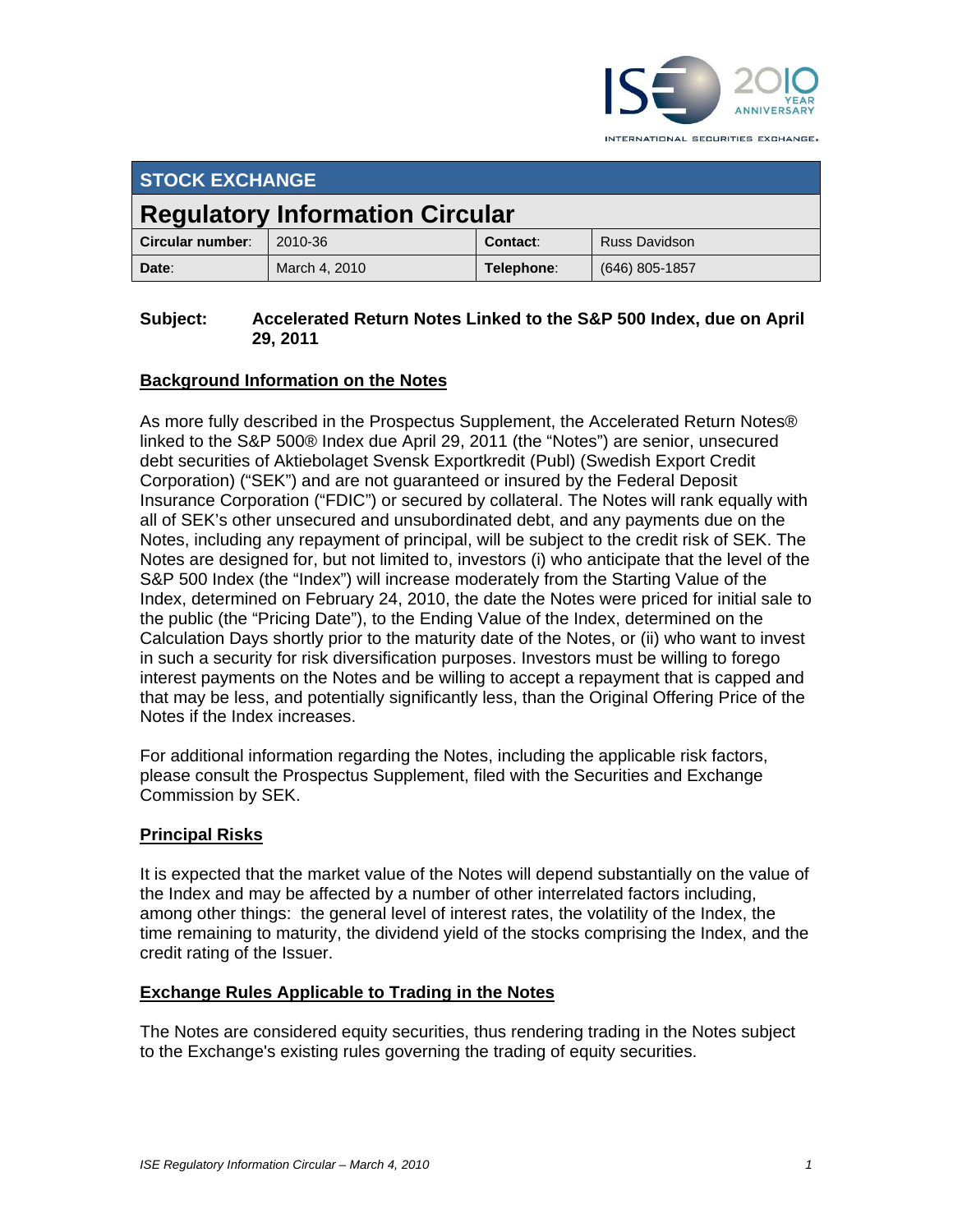

#### **Trading Hours**

Trading in the Notes on ISE is on a UTP basis and is subject to ISE equity trading rules. The Notes will trade from 8:00 a.m. until 8:00 p.m. Eastern Time. Equity Electronic Access Members ("Equity EAMs") trading the Notes during the Extended Market Sessions are exposed to the risk of the lack of the calculation or dissemination of underlying index value or intraday indicative value ("IIV"). For certain derivative securities products, an updated underlying index value or IIV may not be calculated or publicly disseminated in the Extended Market hours. Since the underlying index value and IIV are not calculated or widely disseminated during Extended Market hours, an investor who is unable to calculate implied values for certain derivative securities products during Extended Market hours may be at a disadvantage to market professionals.

#### **Trading Halts**

ISE will halt trading in the Notes in accordance with ISE Rule 2101(a)(2)(iii). The grounds for a halt under this Rule include a halt by the primary market because it stops trading the Notes and/or a halt because dissemination of the IIV or applicable currency spot price has ceased, or a halt for other regulatory reasons. In addition, ISE will stop trading the Notes if the primary market de-lists the Notes.

#### **Suitability**

Trading in the Notes on ISE will be subject to the provisions of ISE Rule 2123(l). Members recommending transactions in the Notes to customers should make a determination that the recommendation is suitable for the customer. In addition, members must possess sufficient information to satisfy the "know your customer" obligation that is embedded in ISE Rule 2123(l).

Equity EAMs also should review FINRA Notice to Members 03-71 for guidance on trading these products. The Notice reminds members of their obligations to: (1) conduct adequate due diligence to understand the features of the product; (2) perform a reasonable-basis suitability analysis; (3) perform customer-specific suitability analysis in connection with any recommended transactions; (4) provide a balanced disclosure of both the risks and rewards associated with the particular product, especially when selling to retail investors; (5) implement appropriate internal controls; and (6) train registered persons regarding the features, risk and suitability of these products.

**This Regulatory Information Circular is not a statutory Prospectus. Equity EAMs should consult the Trust's Registration Statement, SAI, Prospectus and the Fund's website for relevant information.**